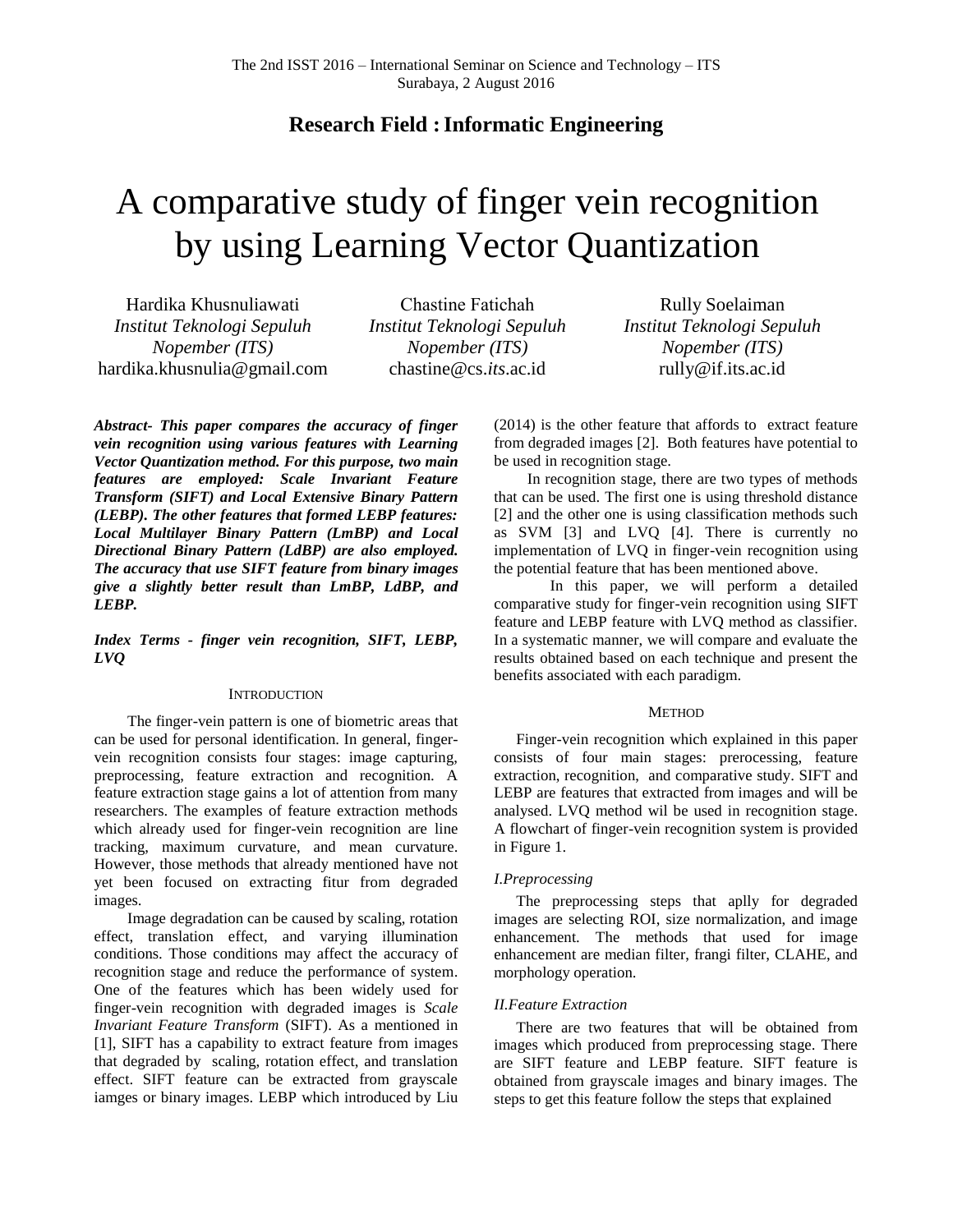

<span id="page-1-0"></span>FIGURE 1.FLOWCHART OF FINGER-VEIN RECOGNITION **SYSTEM** 

in [1]. The results of SIFT feature extraction are list of keypoints with value descriptors. Then, SIFT descriptors transform into histogram representation using Bag Of Visual Words (BVW) [5].

LEBP features are obtained from grayscale images using vein pattern as mask. LEBP features are the result of combination process between LmBP feature and LdBP feature which represented in 72 binaries vector [2]. Every eight bits of LEBP vector converts into decimal values with a range between 0 to 255. The decimal values that obtained map into histogram representation.

# *III.LVQ Classifier*

LVQ is supevised learning that closely related with *Vector Quantization* (VQ) dan *Self Organizing Map* (SOM) [6]. There are two layers that build LVQ. They are competitive layer and output layer. In every competitive layer, there is initialization process of a weighting vector that has similarity to the input vector. Each neuron in the competitive layer will be found the best matches to winning neuron. Then the class in the output layer neuron is associated with winning neuron set into a high value.

#### *IV. Comparative Study*

The results from feature extraction will be the input for LVQ classifier. SIFT feature and LEBP feature, both will be represented as histogram vector. The accuracy of LVQ classifier will be the materials that analyzed.

#### RESULT AND DISCUSSION

The comparative experiments between SIFT and LEBP using LVQ classifier were conducted on the *fingervein* dataset from *Hong Kong Polytechnic University* [7] that use finger vein images from 50 persons*.*Parameter in LVQ classifier which are learning rate, number of hidden layers, and number of epochs set into the same conditions. Table 1 shows the accuracy result of SIFT and LEBP. The average accuracy that can be achieved is 97%. From the

| TABLE 1. TABLE OF ACCURACY RESULTS. |  |
|-------------------------------------|--|
|-------------------------------------|--|

| <b>Accuracy of Finger Vein Recognition (%)</b> |                            |      |       |             |
|------------------------------------------------|----------------------------|------|-------|-------------|
| <b>SIFT</b><br>(binary)                        | <b>SIFT</b><br>(grayscale) | LmBP | LdBP  | <b>LEBP</b> |
| 97,45                                          |                            |      | 96,38 | 97.32       |

results, it can be said that SIFT feature from binary images give a slightly better result than LmBP,LdBP, and LEBP feature with a different of 0,1%. It also reveals that the other features: LmBP, LdBP, and LEBP are effective to implement on degraded images.

#### **CONCLUSION**

This paper compares the accuracy of finger vein recognition using SIFT and LEBP features with LVQ method. To compare both features, SIFT feature and LEBP feature are modified into the same representation that is histogram vector. The conditions of LVQ classifier are also set to the same. So that, the fair comaprisons can be achieved. From the results, SIFT feature from binary images give a slightly better result than LmBP, LdBP, and LEBP but not really significant.

#### **REFERENCES**

- [1] D. G. Lowe, "Distinctive image features from scaleinvariant keypoints.," *International journal of computer vision 60.2 ,* pp. 91-110, 2004.
- [2] F. Liu, G. Yang, Y. Yin dan S. Wang, "Singular value decomposition based minutiae matching method for finger vein recognition," *Neurocomputing,* pp. 75-89, 2014.
- [3] K. R. Park, "Finger vein recognition by combining global and local features based on SVM," *Computing and Informatics 30.2,* pp. 295-309, 2012.
- [4] G.-J. de Vries, S. Pauws dan M. Biehl, "Facial Expression Recognition Using Learning Vector Quantization," *Springer International Publishing,* pp. 760-771, 2015.
- [5] S. Haas, R. Donner, A. Burner, M. Holzer dan G. Langs, "Superpixel-Based interest points for effective bags of visual words medical image retrieval," *Medical Content-Based Retrieval for Clinical Decision Support,* pp. 58-68, 2011.
- [6] S. Bashyal dan G. K. Venayagamoorthy, "Recognition of facial expressions using Gabor wavelets and learning vector quantization," *Engineering Applications of Artificial Intelligence 21.7,* pp. 1056- 1064, 2008.
- [7] A. Kumar dan Y. Zhou, "Human Identification Using Finger Images," vol. XXI, no. TRANSACTIONS ON IMAGE PROCESSING, 2012.